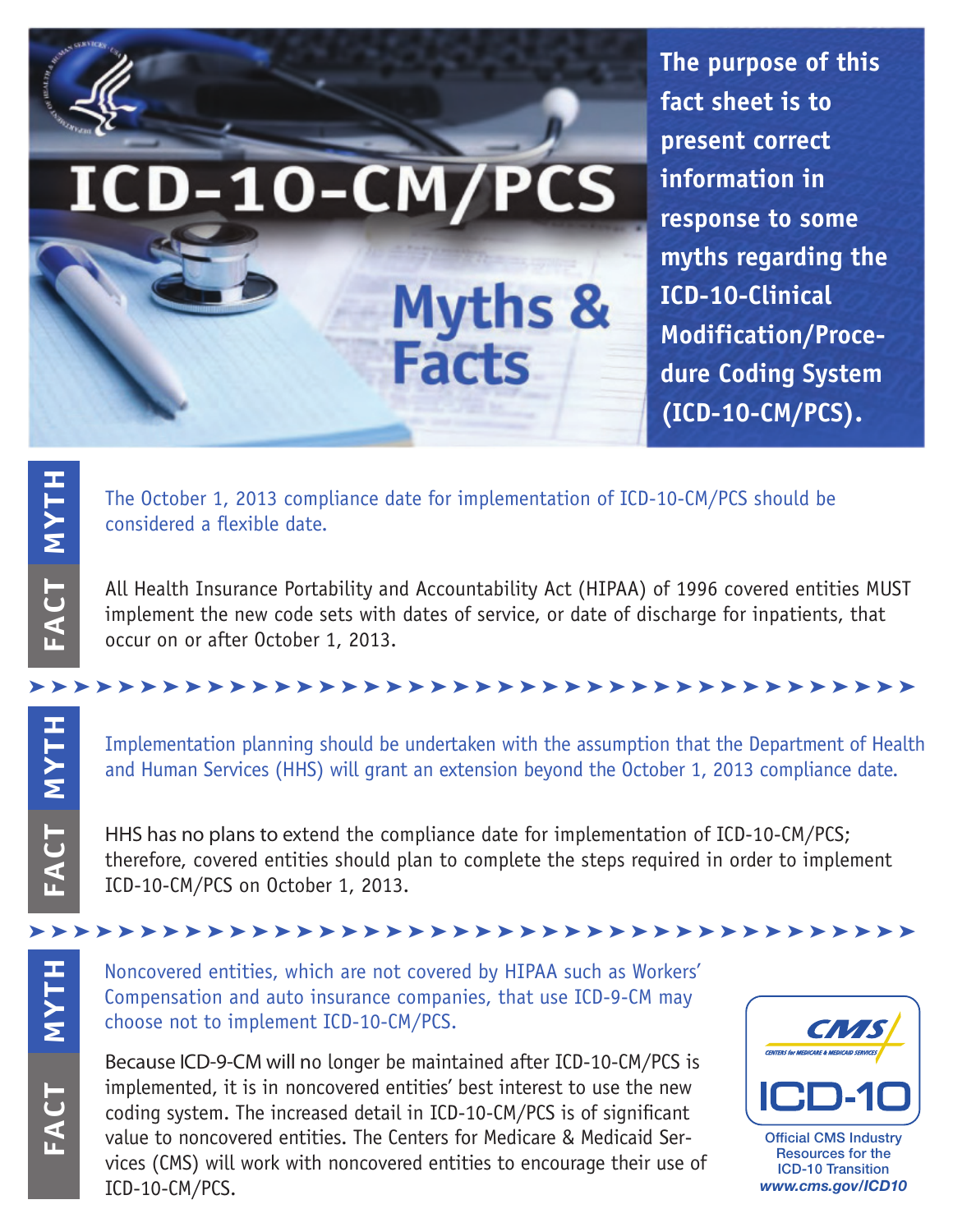**MYTH**

**FACT**

### State Medicaid Programs will not be required to update their systems in order to utilize ICD-10-CM/PCS codes.

HIPAA requires the development of one official list of national medical code sets. CMS will work with State Medicaid Programs to ensure that ICD-10-CM/PCS is implemented on time.

# ➤ ➤ ➤ ➤ ➤ ➤ ➤ ➤ ➤ ➤ ➤ ➤ ➤ ➤ ➤ ➤ ➤ ➤ ➤ ➤ ➤ ➤ ➤ ➤ ➤ ➤ ➤

The increased number of codes in ICD-10-CM/PCS will make the new coding system impossible to use.

Just as an increase in the number of words in a dictionary doesn't make it more difficult to use, the greater number of codes in ICD-10-CM/PCS doesn't necessarily make it more complex to use. In fact, the greater number of codes in ICD-10-



State Medicaid Programs<br>
systems in order to utilize<br>
medical code sets. CMS wit<br>
to ensure that ICD-10-CM/<br>
to ensure that ICD-10-CM/PCM<br>
The increased number of<br>
the new coding system in<br>
Just as an increase in the<br>
cod CM/PCS make it easier to find the right code. In addition, just as it isn't necessary to search the entire list of ICD-9-CM codes for the proper code, it is also not necessary to conduct searches of the entire list of ICD-10-CM/PCS codes. The Alphabetic Index and electronic coding tools will continue to facilitate proper code selection. It is anticipated that the improved structure and specificity of ICD-10-CM/PCS will facilitate the development of increasingly sophisticated electronic coding tools that will assist in faster code selection. Because ICD-10-CM/PCS is much more specific, is more clinically accurate, and uses a more logical structure, it is much easier to use than ICD-9-CM. Most physician practices use a relatively small number of diagnosis codes that are generally related to a specific type of specialty.

## ➤ ➤ ➤ ➤ ➤ ➤ ➤ ➤ ➤ ➤ ➤ ➤ ➤ ➤ ➤ ➤ ➤ ➤ ➤ ➤ ➤ ➤ ➤ ➤ ➤ ➤ ➤ ➤ ➤ ➤ ➤ ➤ ➤ ➤ ➤ ➤ ➤ ➤ ➤ ➤

## ICD-10-CM/PCS was developed without clinical input.

The development of ICD-10-CM/PCS involved significant clinical input. A number of medical specialty societies contributed to the development of the coding systems.

## ➤ ➤ ➤ ➤ ➤ ➤ ➤ ➤ ➤ ➤ ➤ ➤ ➤ ➤ ➤ ➤ ➤ ➤ ➤ ➤ ➤ ➤ ➤ ➤ ➤ ➤ ➤ ➤ ➤ ➤ ➤ ➤ ➤ ➤ ➤ ➤ ➤ ➤ ➤ ➤

There will be no hard copy ICD-10-CM and ICD-10-PCS code books. When ICD-10-CM/PCS is implemented, all coding will need to be performed electronically.

ICD-10-CM and ICD-10-PCS code books are already available and are a manageable size (one publisher's book is two inches thick). The use of ICD-10-CM/PCS is not predicated on the use of electronic hardware and software.

**MYTH**

**FACT**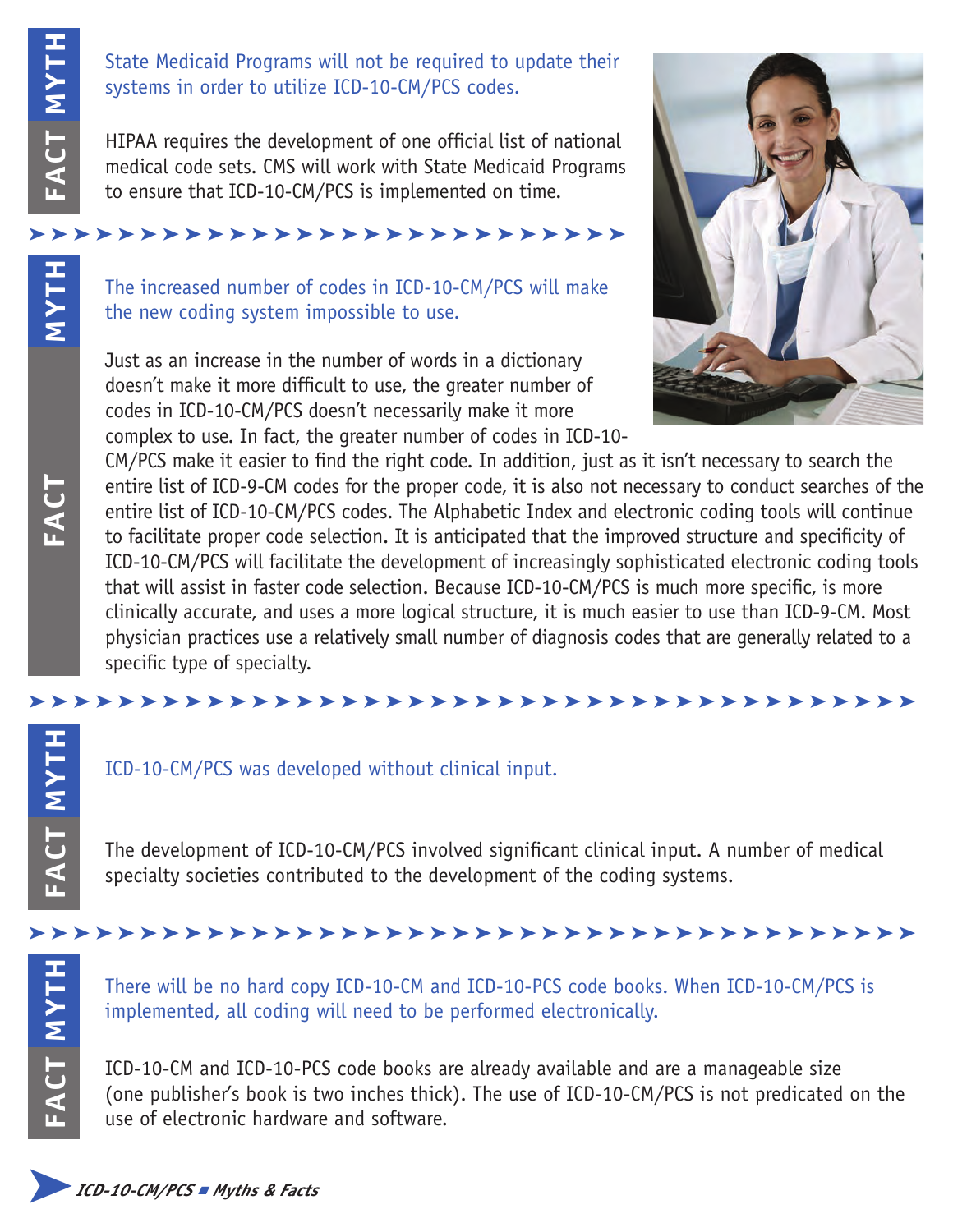## ICD-10-CM/PCS was developed a number of years ago, so it is probably already out of date.

ICD-10-CM/PCS codes have been updated annually since their original development in order to keep pace with advances in medicine and technology and changes in the health care environment. The coding systems will continue to be updated until such time that a decision is made to "freeze" the code sets prior to implementation. For instance, the health care community may request that ICD-9-CM and ICD-10-CM/ PCS codes not be updated on October 1, 2012 and be frozen with the October 1, 2011 updates. If the freeze is approved through formal rulemaking, it would provide a year or more of stability and an opportunity to develop coding products and training materials. ICD-10-CM/PCS could then be updated again on October 1, 2014, after providers have had a year of experience under the new coding system.

Unnecessarily detailed medical record documentation will be required when ICD-10-CM/PCS is implemented.

➤ ➤ ➤ ➤ ➤ ➤ ➤ ➤ ➤ ➤ ➤ ➤ ➤ ➤ ➤ ➤ ➤ ➤ ➤ ➤ ➤ ➤ ➤ ➤ ➤ ➤ ➤ ➤ ➤ ➤ ➤ ➤ ➤ ➤ ➤ ➤ ➤ ➤ ➤ ➤

As with ICD-9-CM, ICD-10-CM/PCS codes should be based on medical record documentation. While documentation supporting accurate and specific codes will result in higher-quality data, nonspecific codes are still available for use when documentation doesn't support a higher level of specificity. As demonstrated by the American Hospital Association/American Health Information Management Association field testing study, much of the detail contained in ICD-10-CM is already in medical record documentation but is not currently needed for ICD-9-CM coding.

### ➤ ➤ ➤ ➤ ➤ ➤ ➤ ➤ ➤ ➤ ➤ ➤ ➤ ➤ ➤ ➤ ➤ ➤ ➤ ➤ ➤ ➤ ➤ ➤ ➤ ➤ ➤ ➤ ➤ ➤ ➤ ➤ ➤ ➤ ➤ ➤ ➤ ➤ ➤ ➤

Implementation of ICD-10-CM/PCS can wait until after electronic health records and other health care initiatives have been established.

Implementation of ICD-10-CM/PCS cannot wait for the implementation of other health care initiatives. As management of health information becomes increasingly electronic, the cost of implementing a new coding system will increase due to required systems and applications upgrades.

## ICD-10-CM-based super bills will be too long or too complex to be of much use.

➤ ➤ ➤ ➤ ➤ ➤ ➤ ➤ ➤ ➤ ➤ ➤ ➤ ➤ ➤ ➤ ➤ ➤ ➤ ➤ ➤ ➤ ➤ ➤ ➤ ➤ ➤ ➤ ➤ ➤ ➤ ➤ ➤ ➤ ➤ ➤ ➤ ➤ ➤ ➤

Practices may continue to create super bills that contain the most common diagnosis codes used in their practice. ICD-10-CM-based super bills will not necessarily be longer or more complex than ICD-9-CM-based super bills. Neither currently-used super bills nor ICD-10-CM-based super bills provide all possible code options for many conditions. The super bill conversion process includes:

- $\blacksquare$  Conducting a review that includes removing rarely used codes; and
- Crosswalking common codes from ICD-9-CM to ICD-10-CM, which can be accomplished by looking up codes in the ICD-10-CM code book or using the General Equivalence Mappings (GEM).

➤

**MYTH**

**FACT**

**MYTH**

**FACT**

**MYTH**

**FACT**